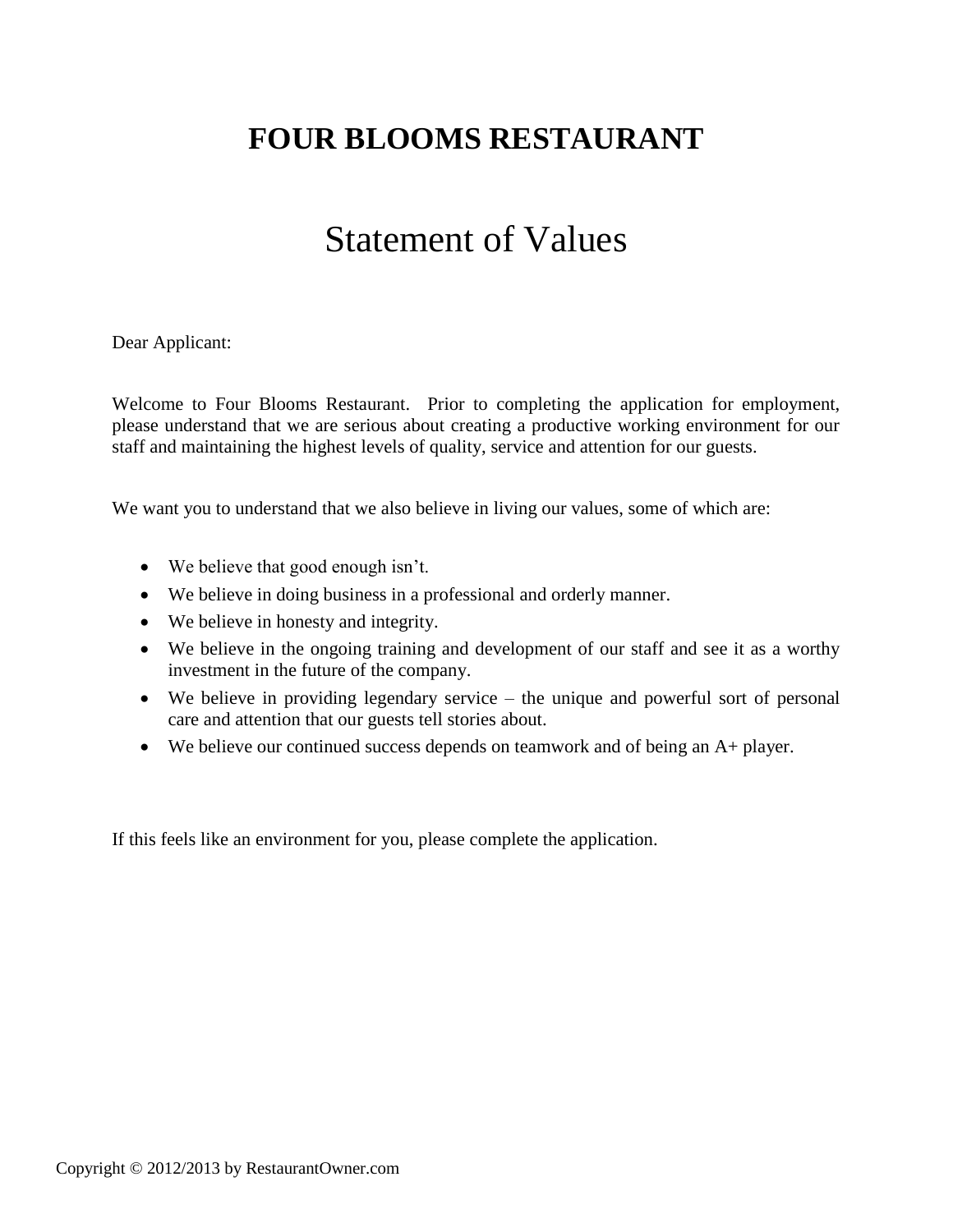## **FOUR BLOOMS RESTAURANT**-Application for Employment

*We consider applicants for all positions without regard to race, color, religion, sex, national origin, age, disability, veteran status or any other legally protected status.*

### *\*\* PLEASE PRINT CLEARLY \*\**

| How did you find out about this job? $\Box$ Newspaper $\Box$ Employee $\Box$ Walk-in $\Box$ Relative $\Box$ Other                                                                                                                                                                                                                                                                         |                                             |  |  |
|-------------------------------------------------------------------------------------------------------------------------------------------------------------------------------------------------------------------------------------------------------------------------------------------------------------------------------------------------------------------------------------------|---------------------------------------------|--|--|
|                                                                                                                                                                                                                                                                                                                                                                                           | Why are you seeking a new job at this time? |  |  |
| <b>Applicant Information</b>                                                                                                                                                                                                                                                                                                                                                              |                                             |  |  |
|                                                                                                                                                                                                                                                                                                                                                                                           |                                             |  |  |
|                                                                                                                                                                                                                                                                                                                                                                                           |                                             |  |  |
|                                                                                                                                                                                                                                                                                                                                                                                           |                                             |  |  |
|                                                                                                                                                                                                                                                                                                                                                                                           |                                             |  |  |
| Are you at least 18 years old? If you are under 18 years of age, can you furnish a work permit?                                                                                                                                                                                                                                                                                           |                                             |  |  |
| Are you legally eligible for employment in the U.S.? (Proof of U.S. citizenship or immigration status is required if hired.)<br>Have you been convicted of a crime? $\Box$ Yes $\Box$ No If yes, state the nature of the offense and disposition of the case. Include dates and places.<br>(NOTE: The existence of a criminal record does not constitute an automatic bar to employment.) |                                             |  |  |
| <b>Employment Information</b>                                                                                                                                                                                                                                                                                                                                                             |                                             |  |  |
|                                                                                                                                                                                                                                                                                                                                                                                           |                                             |  |  |
| What hours and shift(s) would you prefer to work?                                                                                                                                                                                                                                                                                                                                         |                                             |  |  |
|                                                                                                                                                                                                                                                                                                                                                                                           |                                             |  |  |
|                                                                                                                                                                                                                                                                                                                                                                                           |                                             |  |  |
| Are you currently employed? If hired, when would you be able to start?                                                                                                                                                                                                                                                                                                                    |                                             |  |  |
|                                                                                                                                                                                                                                                                                                                                                                                           |                                             |  |  |
|                                                                                                                                                                                                                                                                                                                                                                                           |                                             |  |  |
|                                                                                                                                                                                                                                                                                                                                                                                           |                                             |  |  |
| If applicable, please refer to the attached job description for the position for which you are applying. Are you able to perform all these<br>tasks with or without reasonable accommodation? _____ Please describe which tasks, if any, you will need accommodation to                                                                                                                   |                                             |  |  |
| Please describe:                                                                                                                                                                                                                                                                                                                                                                          |                                             |  |  |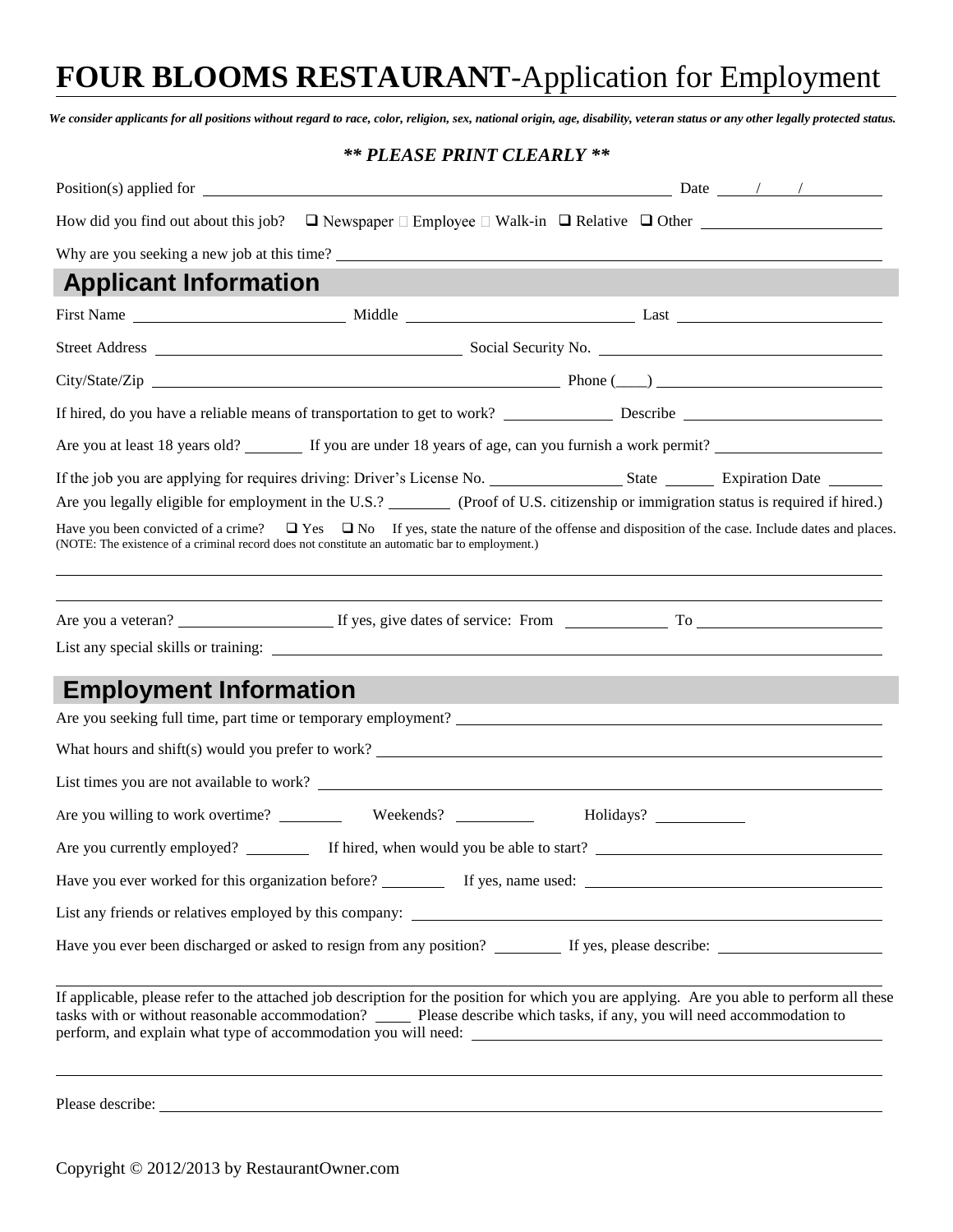### **Education (circle highest level achieved)**

| Elementary: 1 2 3 4 5 6 7 8 Secondary: 9 10 11 12 G.E.D                                 |                     | College: 1 2 3 4 5 6 7 8 |
|-----------------------------------------------------------------------------------------|---------------------|--------------------------|
|                                                                                         | Name of School:     |                          |
|                                                                                         | Location of School: | Location of School:      |
| If in high school, are you enrolled in a recognized co-op program? $\Box$ Yes $\Box$ No |                     |                          |
| If yes, identify program and school:                                                    |                     |                          |

## **Work History (**please begin with most recent)

| 1.                                                  | Company Phone No. with Area Code ( )                                                                               |
|-----------------------------------------------------|--------------------------------------------------------------------------------------------------------------------|
|                                                     |                                                                                                                    |
|                                                     |                                                                                                                    |
|                                                     | Job Title <b>Example 2018</b> Supervisor's Name & Title <b>Example 2018</b> Supervisor's Name & Title              |
|                                                     |                                                                                                                    |
|                                                     |                                                                                                                    |
| 2.                                                  | Company Phone No. with Area Code ( )                                                                               |
|                                                     |                                                                                                                    |
|                                                     |                                                                                                                    |
|                                                     |                                                                                                                    |
|                                                     |                                                                                                                    |
|                                                     |                                                                                                                    |
| 3.                                                  |                                                                                                                    |
|                                                     |                                                                                                                    |
|                                                     |                                                                                                                    |
|                                                     |                                                                                                                    |
|                                                     |                                                                                                                    |
|                                                     |                                                                                                                    |
| 4.                                                  |                                                                                                                    |
|                                                     |                                                                                                                    |
|                                                     |                                                                                                                    |
|                                                     |                                                                                                                    |
|                                                     | Describe duties briefly:                                                                                           |
|                                                     |                                                                                                                    |
|                                                     | For references purposes: Have you worked for any of these organizations or attended school under a different name? |
| If yes, give name and organization(s) $\frac{1}{2}$ |                                                                                                                    |
|                                                     | May we contact the employers listed above?____ If not, list the employers you do not wish us to contact and why:   |
|                                                     |                                                                                                                    |
|                                                     |                                                                                                                    |
|                                                     |                                                                                                                    |